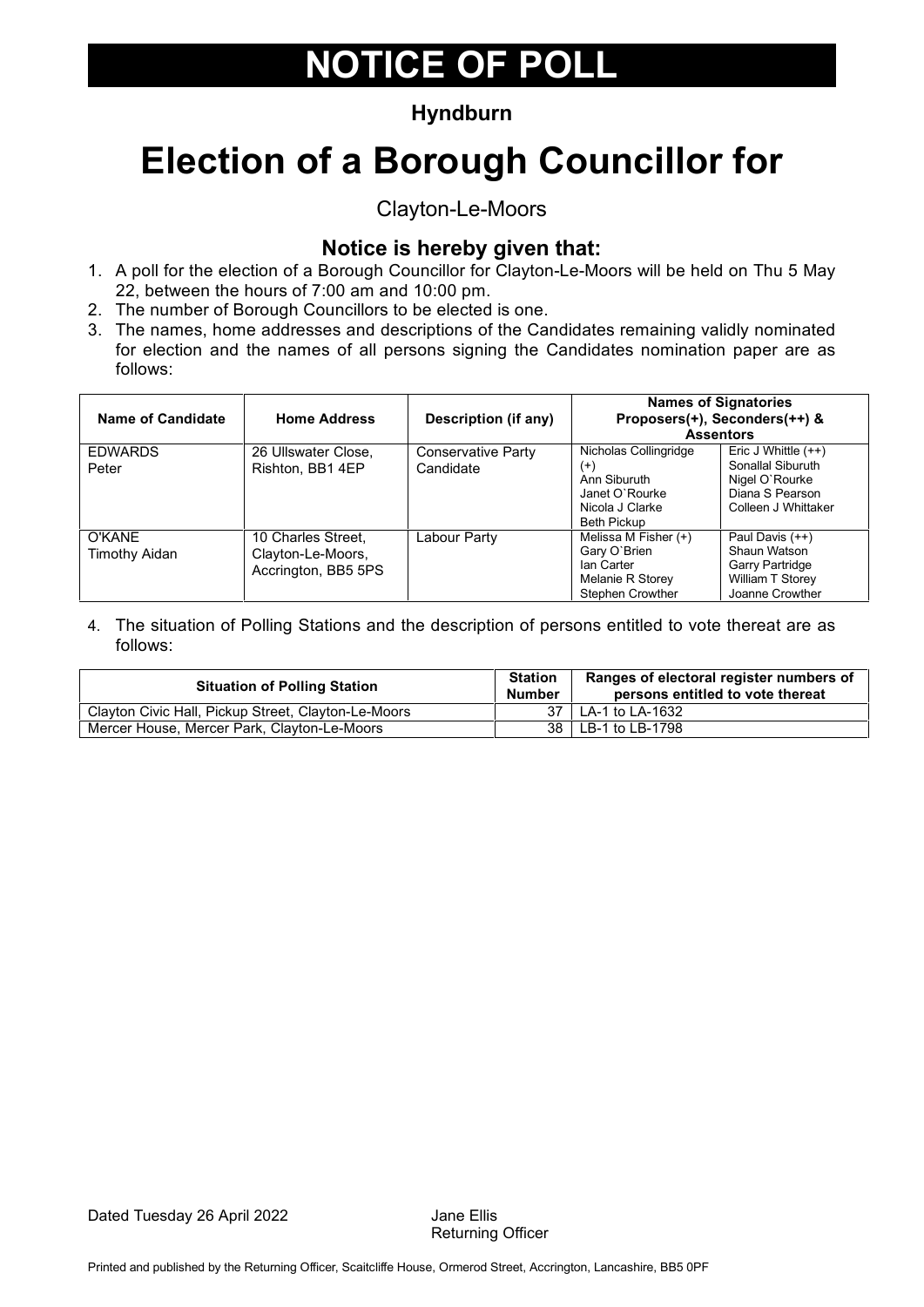### **Hyndburn**

### **Election of a Borough Councillor for**

Huncoat

#### **Notice is hereby given that:**

- 1. A poll for the election of a Borough Councillor for Huncoat will be held on Thu 5 May 22, between the hours of 7:00 am and 10:00 pm.
- 2. The number of Borough Councillors to be elected is one.
- 3. The names, home addresses and descriptions of the Candidates remaining validly nominated for election and the names of all persons signing the Candidates nomination paper are as follows:

| Name of Candidate        | <b>Home Address</b>                                           | Description (if any)            | <b>Names of Signatories</b><br>Proposers(+), Seconders(++) &                                          | <b>Assentors</b>                                                                                      |
|--------------------------|---------------------------------------------------------------|---------------------------------|-------------------------------------------------------------------------------------------------------|-------------------------------------------------------------------------------------------------------|
| <b>CASSIDY</b><br>Danny  | 40 Stonebridge Lane,<br>Oswaldtwistle.<br>Accrington, BB5 3BW | Conservative Party<br>Candidate | Joseph C Tresize (+)<br><b>Bethanie Shread</b><br>Michelle Hamer<br>Joel M Giordano<br>Malcolm Shread | Nicholas Whittaker (++)<br>Carl M Hamer<br>Justine M Curry<br>Mathew L Dunn<br>Martin R Hartley-Smith |
| <b>MAHMOOD</b><br>Samina | 143 Queens Road<br>West, Accrington, BB5<br>4BA               | Labour Party                    | David Parkins (+)<br>Ann D Schofield<br>Ashfaaq M Aslam<br>Saleem S Ditta<br>Naseer Ditta             | James Ainsworth (++)<br>Azheem Ditta<br>Saima Ditta<br>Astkhaz Begum<br>Ali-Haider H Ditta            |

| <b>Situation of Polling Station</b>                             | <b>Station</b><br><b>Number</b> | Ranges of electoral register numbers of<br>persons entitled to vote thereat |
|-----------------------------------------------------------------|---------------------------------|-----------------------------------------------------------------------------|
| Huncoat Primary School, Lynwood Road, Huncoat, Accrington       |                                 | LAA-1 to AA-942                                                             |
| St Augustines Church, Bolton Avenue, Huncoat                    |                                 | 2   AB-1 to AB-1569                                                         |
| Peel Park Primary School, Mobile Unit, Alice Street, Accrington |                                 | 3   AC-1 to AC-1024                                                         |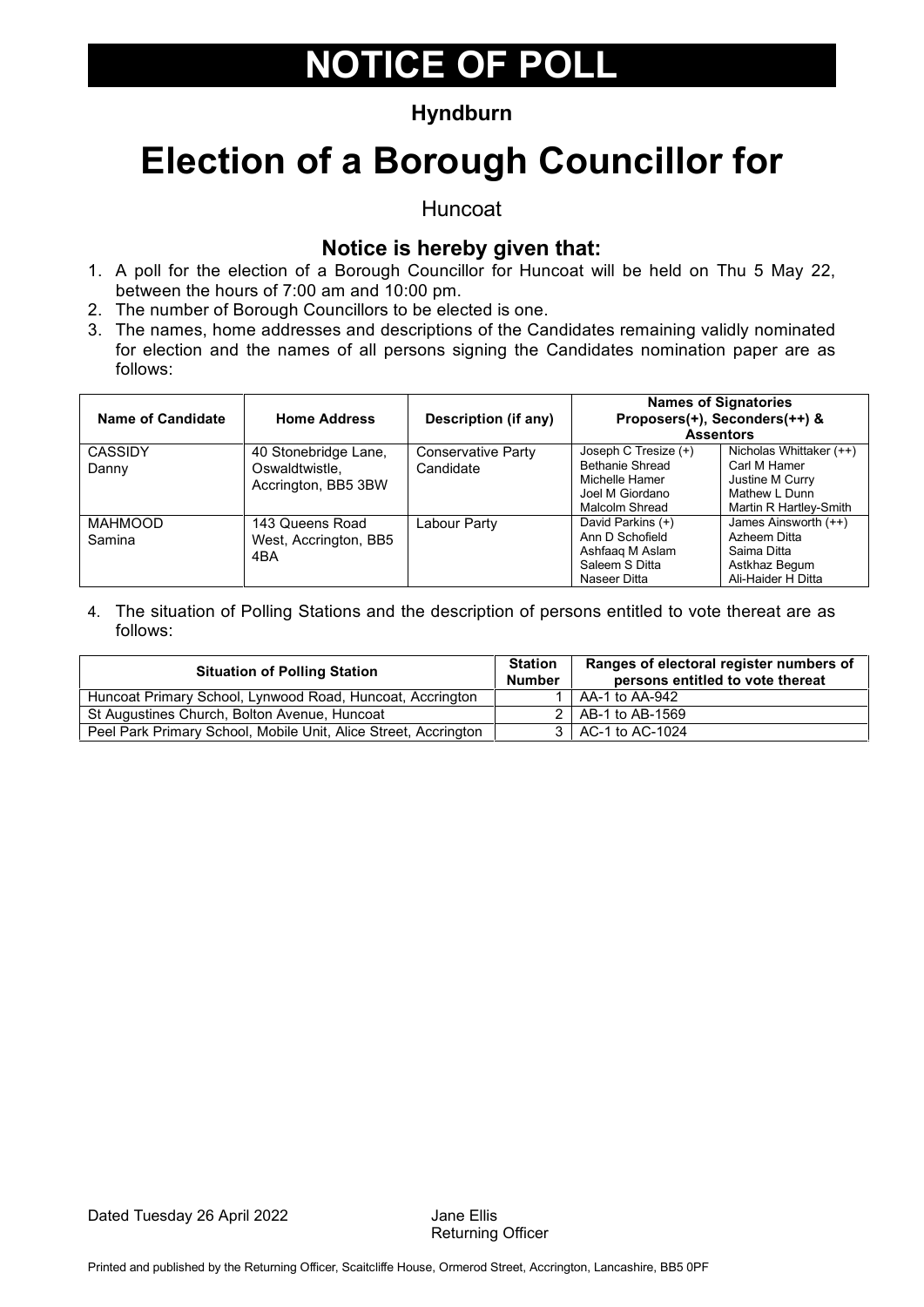### **Hyndburn**

## **Election of a Borough Councillor for**

Immanuel

#### **Notice is hereby given that:**

- 1. A poll for the election of a Borough Councillor for Immanuel will be held on Thu 5 May 22, between the hours of 7:00 am and 10:00 pm.
- 2. The number of Borough Councillors to be elected is one.
- 3. The names, home addresses and descriptions of the Candidates remaining validly nominated for election and the names of all persons signing the Candidates nomination paper are as follows:

| Name of Candidate              | <b>Home Address</b>                                             | Description (if any)                   | <b>Names of Signatories</b><br>Proposers(+), Seconders(++) &<br><b>Assentors</b>                      |                                                                                                   |
|--------------------------------|-----------------------------------------------------------------|----------------------------------------|-------------------------------------------------------------------------------------------------------|---------------------------------------------------------------------------------------------------|
| ALLEN<br>Josh                  | 71 Catlow Hall Street,<br>Oswaldtwistle.<br>Accrington, BB5 3EZ | <b>Conservative Party</b><br>Candidate | Michael D Miller $(+)$<br>Steven L Smithson<br>Paul J Barton<br>Andrew S Libberton<br>Jamie M Mcnally | Shaun Mckenna (++)<br>Julie Billington<br>Sarah Barton<br>Elizabeth A Libberton<br>Daniel Cassidy |
| <b>DEXTER</b><br>Joanne Louise | 144 Roe Greave Road.<br>Oswaldtwistle.<br>Accrington, BB5 3QF   | Labour Party                           | Rachel A Bamford (+)<br>Jennifer A Downie<br>Adrian Hanson<br>Lorraine M Mcguigan<br>Patricia E Batt  | Andrew P Batt $(++)$<br>Stacey A Preston<br>Jassmine Lawrence<br>Michelle L Flood<br>Emma M Evans |

| <b>Situation of Polling Station</b>                     |    | Ranges of electoral register numbers of<br>persons entitled to vote thereat |
|---------------------------------------------------------|----|-----------------------------------------------------------------------------|
| St Paul's Church, Catlow Hall Street, Oswaldtwistle     | 29 | JA-1 to JA-1123                                                             |
| Union Road Community Church, Oswaldtwistle              | 30 | JB-1 to JB-768                                                              |
| Holy Trinity Church, New Lane, Oswaldtwistle            | 31 | JC-1 to JC-1225                                                             |
| Green Haworth School, School House Lane, Green Haworth, |    | 32 JD-2 to JD-260                                                           |
| Accrington                                              |    |                                                                             |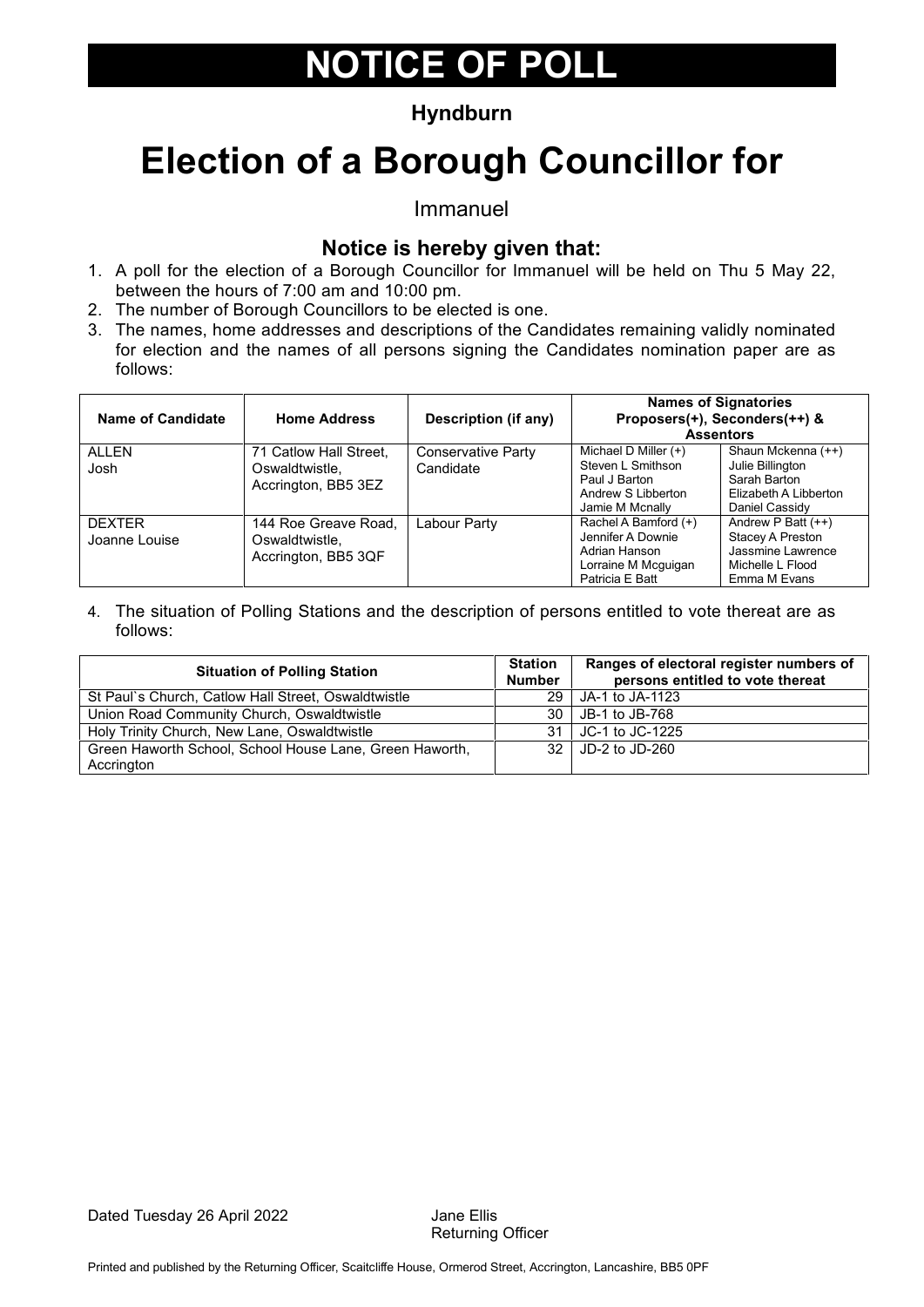### **Hyndburn**

## **Election of a Borough Councillor for**

Milnshaw

#### **Notice is hereby given that:**

- 1. A poll for the election of a Borough Councillor for Milnshaw will be held on Thu 5 May 22, between the hours of 7:00 am and 10:00 pm.
- 2. The number of Borough Councillors to be elected is one.
- 3. The names, home addresses and descriptions of the Candidates remaining validly nominated for election and the names of all persons signing the Candidates nomination paper are as follows:

| Name of Candidate                | <b>Home Address</b>                        | Description (if any)            |                                                                                                 | <b>Names of Signatories</b><br>Proposers(+), Seconders(++) &<br><b>Assentors</b>                 |
|----------------------------------|--------------------------------------------|---------------------------------|-------------------------------------------------------------------------------------------------|--------------------------------------------------------------------------------------------------|
| <b>CLEGG</b><br>Andy             | 43 Manor Street.<br>Accrington, BB5 6EE    | Labour Party                    | Paul I Cox $(+)$<br>Jean Battle<br>Jacqueline Carter<br>Grahame R Ashworth<br>Eileen Rilev      | Loraine A Cox $(++)$<br><b>Bernard Dawson</b><br>Alan Lynas<br>Vincent Booth<br>Tasneem Tyrer    |
| <b>MAHMOOD</b><br>Shahed         | 344 Blackburn Road.<br>Accrington, BB5 1RZ | Conservative Party<br>Candidate | Mohammed Rafique (+)<br>Parveen Rafique<br>Jhangir Rafigue<br>Nasser Hussain<br>Zeenat B Rashid | Alla Ditta (++)<br>Khadam Hussain<br>Sabea Javaid<br>Ibrahim Hussain<br>Amar Hussain             |
| <b>PRITCHARD</b><br>Malcolm Eric | 87 Moss Hall Road,<br>Accrington, BB5 5AZ  | Independent                     | Babara Ibbetson (+)<br>Yvonne Jepson<br>Michael A Short<br>Jean Griggs<br>Rodney A Pellow       | Roger Jepson (++)<br>Lynne Atkinson<br><b>Robert W Griggs</b><br>Linda E Nunnick<br>Jean Ireland |

| <b>Situation of Polling Station</b>                  | <b>Station</b><br><b>Number</b> | Ranges of electoral register numbers of<br>persons entitled to vote thereat |
|------------------------------------------------------|---------------------------------|-----------------------------------------------------------------------------|
| Lupin Road Community, Centre, Lupin Road, Accrington | 15                              | GC-1 to GC-733                                                              |
| St Joseph's Church Hall, Belgarth Road, Accrington   |                                 | 20 GA-1 to GA-638                                                           |
| Stanley Sports Hub, Thorneyholme Road, Accrington    |                                 | GB-1 to GB-2129                                                             |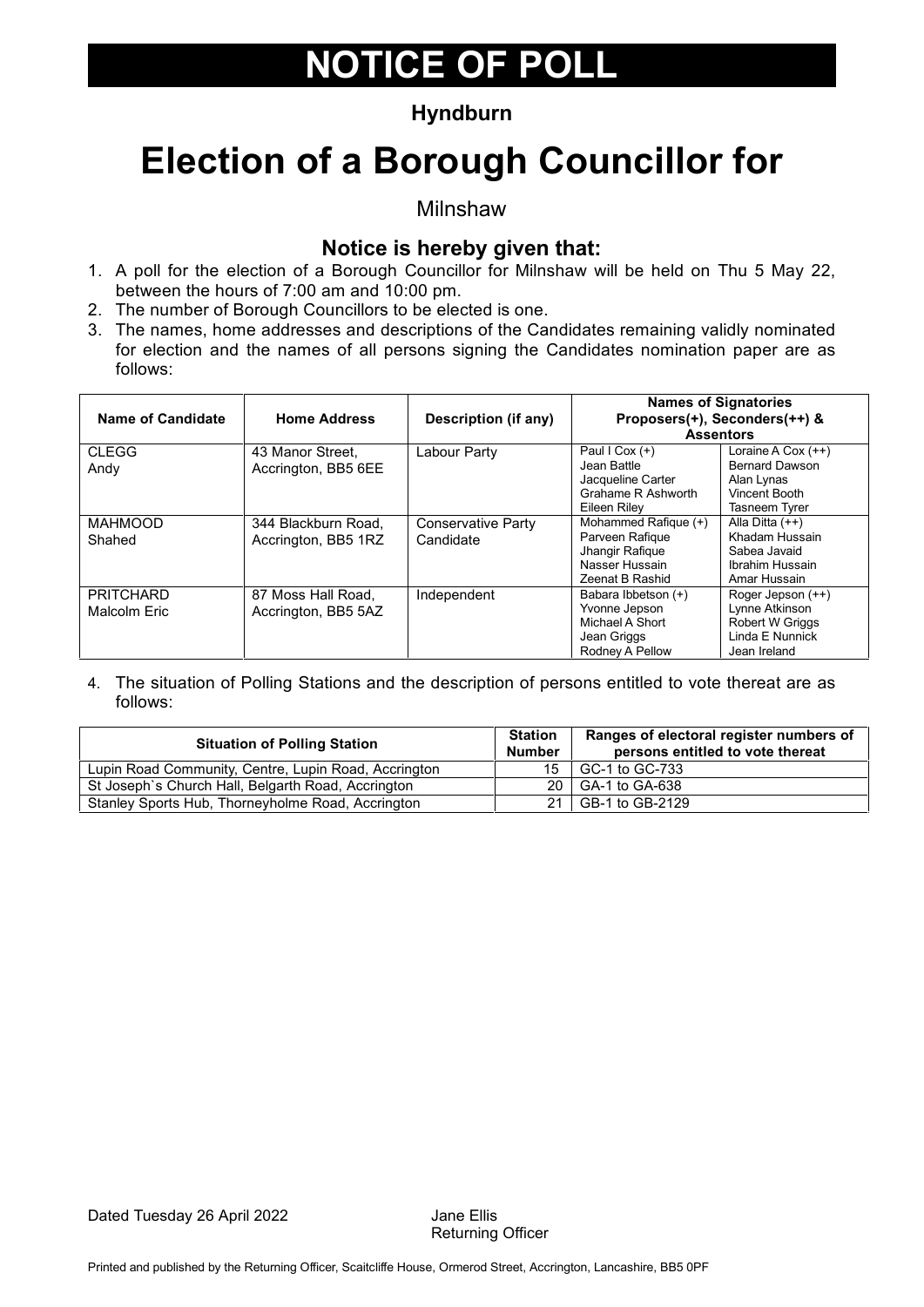### **Hyndburn**

## **Election of a Borough Councillor for**

**Netherton** 

### **Notice is hereby given that:**

- 1. A poll for the election of a Borough Councillor for Netherton will be held on Thu 5 May 22, between the hours of 7:00 am and 10:00 pm.
- 2. The number of Borough Councillors to be elected is one.
- 3. The names, home addresses and descriptions of the Candidates remaining validly nominated for election and the names of all persons signing the Candidates nomination paper are as follows:

| <b>Name of Candidate</b> | <b>Home Address</b>                             | Description (if any)              |                                                                                           | <b>Names of Signatories</b><br>Proposers(+), Seconders(++) &<br><b>Assentors</b>                             |
|--------------------------|-------------------------------------------------|-----------------------------------|-------------------------------------------------------------------------------------------|--------------------------------------------------------------------------------------------------------------|
| AFZAL<br>Navid Mohammed  | 271 Whalley Road,<br>Accrington, BB5 5AD        | Conservative Party<br>Candidate   | Imran Hussain (+)<br>Abbaas Ahmed<br>Naseem Begum<br>Linda Hartley<br>Noreen Hussain      | Sumera Zahid (++)<br>Massarat Nazir<br>Mahmood Hussain<br>Yasmin Hussain<br>Asad Mirdad                      |
| <b>CLEMENTS</b><br>Jodi  | 52 Orchard Street,<br>Great Harwood, BB6<br>7FF | Labour and Co-<br>operative Party | Ruth M Reid $(+)$<br>Ansar Mahmood<br>Michael J Bridges<br>Noordad Aziz<br>Elisse M Roper | Hamida Begum (++)<br>Toni Mason<br>Saddia K Hussain<br>Robert Richards<br><b>Jack Clements</b>               |
| <b>ROBINSON</b><br>lan   | 60 Cliffe, Great<br>Harwood, BB6 7PG            | <b>Reform UK</b>                  | Antony Bentham (+)<br>Peter Kev<br>Lynn D Mccann<br>Dean J Demaine<br>Elizabeth Mcginley  | Stephen A Baxter (++)<br>Michael G Mccann<br>Adam G Mccann<br>Patrick J Mcginley<br><b>Judith M Mckelvev</b> |

| <b>Situation of Polling Station</b>            |  | Ranges of electoral register numbers of<br>persons entitled to vote thereat |
|------------------------------------------------|--|-----------------------------------------------------------------------------|
| Victoria Hotel, St Johns Street, Great Harwood |  | 47   YA-1 to YA-1344                                                        |
| Library, Queen Street, Great Harwood           |  | 48   YB-1 to YB-2020                                                        |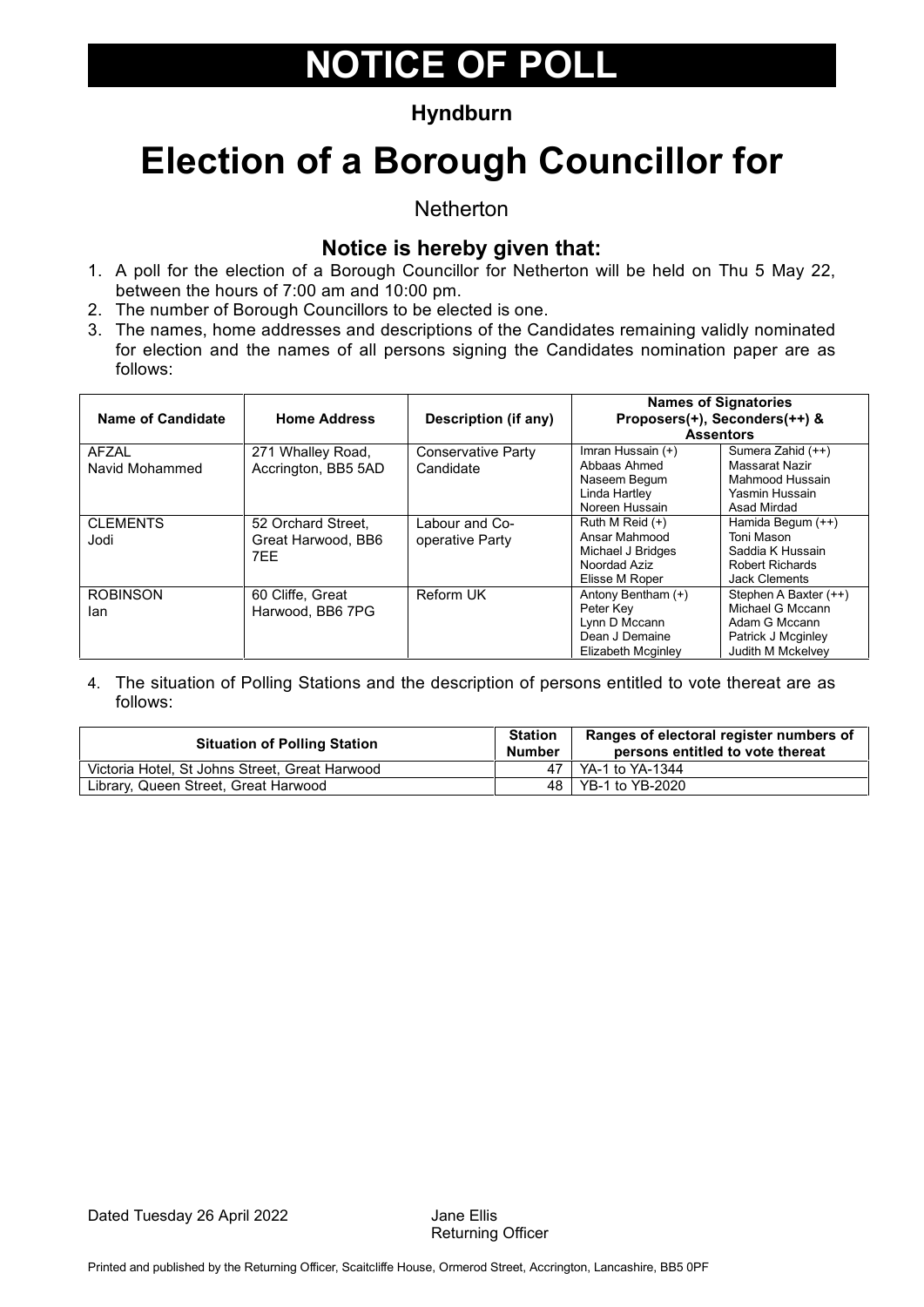### **Hyndburn**

### **Election of a Borough Councillor for**

**Overton** 

#### **Notice is hereby given that:**

- 1. A poll for the election of a Borough Councillor for Overton will be held on Thu 5 May 22, between the hours of 7:00 am and 10:00 pm.
- 2. The number of Borough Councillors to be elected is one.
- 3. The names, home addresses and descriptions of the Candidates remaining validly nominated for election and the names of all persons signing the Candidates nomination paper are as follows:

| Name of Candidate | <b>Home Address</b>     | Description (if any) |                       | <b>Names of Signatories</b><br>Proposers(+), Seconders(++) & |
|-------------------|-------------------------|----------------------|-----------------------|--------------------------------------------------------------|
|                   |                         |                      |                       | <b>Assentors</b>                                             |
| <b>BRERTON</b>    | 16 Kipling Place, Great | Labour Party         | Michael J Hindley (+) | Ewa A Hindley $(++)$                                         |
| Scott John        | Harwood, BB6 7JZ        |                      | Kerry L Holden        | Shahid Aziz                                                  |
|                   |                         |                      | Michael Duggan        | Saeed Ahmed                                                  |
|                   |                         |                      | Steven J Nixon        | Carmel Malone                                                |
|                   |                         |                      | Diane Reid            | Rhianna J Reid                                               |
| <b>FITZHARRIS</b> | 1 Rushton Street.       | Reform UK            | lan Robinson (+)      | Richard J Oakley (++)                                        |
| Wayne             | Great Harwood, BB6      |                      | Allan R Armer         | Lynn Wilson                                                  |
|                   | 7JQ.                    |                      | <b>Edward Wilson</b>  | Anthony Kellett                                              |
|                   |                         |                      | Chloe Lee             | John T Douglas                                               |
|                   |                         |                      | Maureen Douglas       | Sarah-Kay M Fitzharris                                       |
| <b>MOLINEUX</b>   | 10 Mill Gardens, Great  | Conservative Party   | Johanna Hird (+)      | Peter B Hird (++)                                            |
| Gareth            | Harwood, BB6 7FN        | Candidate            | Jacqueline B Paterson | Dale A Taylor                                                |
|                   |                         |                      | Paul J Kay            | Jaydee K Davis                                               |
|                   |                         |                      | Pamela A Davis        | Ruth A Bedford                                               |
|                   |                         |                      | Joan Robinson         | Jennifer C Molineux                                          |

| <b>Situation of Polling Station</b>                       |     | Ranges of electoral register numbers of<br>persons entitled to vote thereat |  |
|-----------------------------------------------------------|-----|-----------------------------------------------------------------------------|--|
| Trinity URC & Methodist Church, Entrance Off King Street, | 42  | XA-1 to XA-1212                                                             |  |
| Great Harwood                                             |     |                                                                             |  |
| Trinity URC & Methodist Church, Entrance Off King Street, |     | 43   XA-1213 to XA-2266                                                     |  |
| Great Harwood                                             |     |                                                                             |  |
| Bank Mill House, Church Street, Great Harwood, Blackburn  | 44  | XB-1 to XB-1016                                                             |  |
| Bank Mill House, Church Street, Great Harwood, Blackburn  | 45  | XB-1017 to XB-1979                                                          |  |
| Mobile Unit, Waverledge Estate, Wordsworth Drive, Great   | 46. | $XC-1$ to $XC-464$                                                          |  |
| Harwood                                                   |     |                                                                             |  |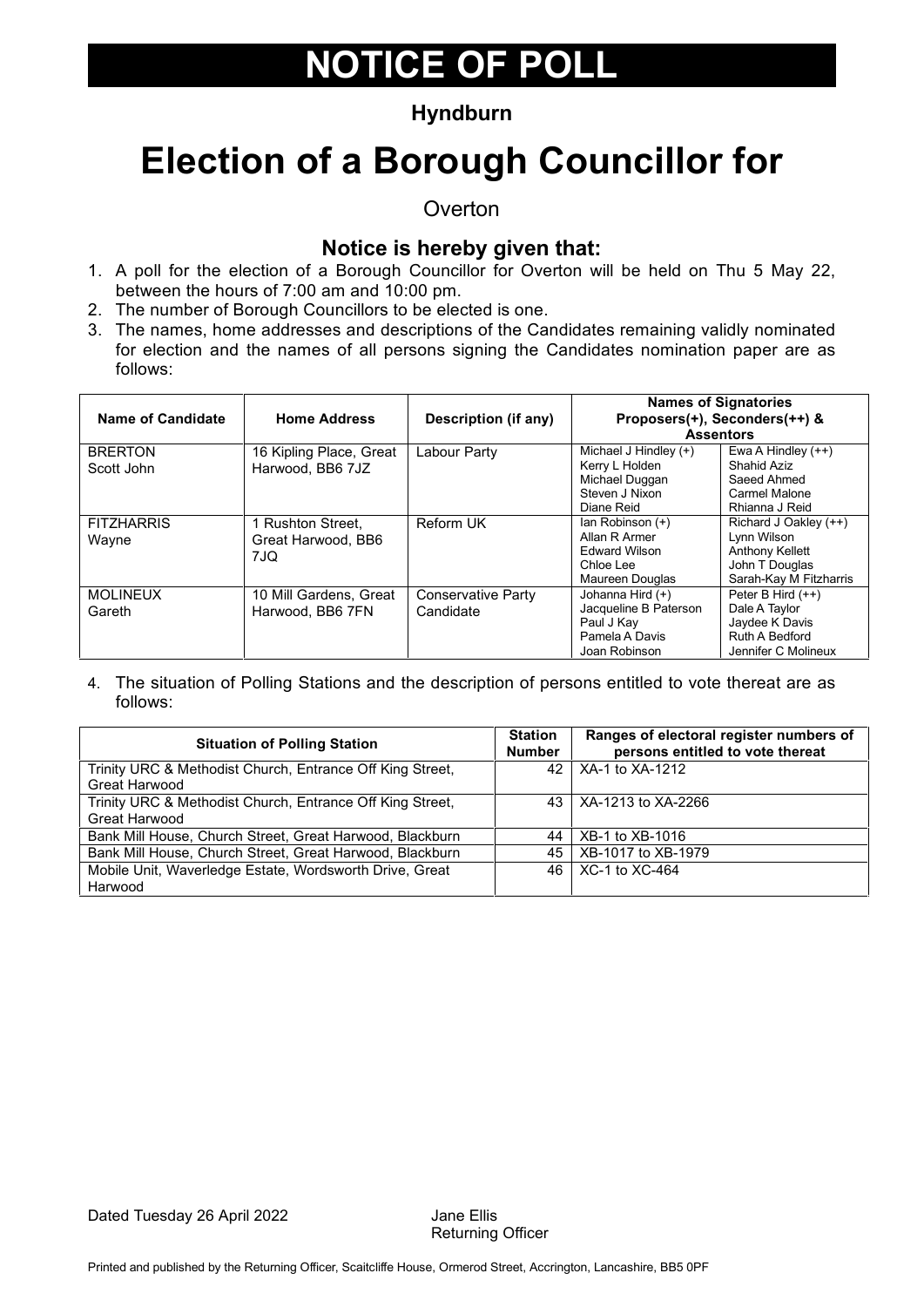### **Hyndburn**

### **Election of a Borough Councillor for**

Peel

#### **Notice is hereby given that:**

- 1. A poll for the election of a Borough Councillor for Peel will be held on Thu 5 May 22, between the hours of 7:00 am and 10:00 pm.
- 2. The number of Borough Councillors to be elected is one.
- 3. The names, home addresses and descriptions of the Candidates remaining validly nominated for election and the names of all persons signing the Candidates nomination paper are as follows:

| Name of Candidate                       | <b>Home Address</b>                            | Description (if any)            |                                                                                                       | <b>Names of Signatories</b><br>Proposers(+), Seconders(++) &<br><b>Assentors</b>                                |
|-----------------------------------------|------------------------------------------------|---------------------------------|-------------------------------------------------------------------------------------------------------|-----------------------------------------------------------------------------------------------------------------|
| <b>FITZHARRIS</b><br>Sarah-Kay Margaret | 1 Rushton Street.<br>Great Harwood, BB6<br>7JQ | Reform UK                       | Norma Stuttard (+)<br>Craig Leadbetter<br>Jaimie G Maculewicz<br>Elizabeth I Walker<br>Jayanne M Wood | Geoffrey F Stuttard (++)<br>Joel T Pilkington<br>Sandra Rilev<br>Michelle D Woods<br>Christine Egan             |
| <b>HURN</b><br>Jean                     | 64 Oakwood Road,<br>Accrington, BB5 2PG        | Conservative Party<br>Candidate | Jillian Clarke (+)<br>Mandy L Burrows<br>Derek Haworth<br>Susan A Greenwood<br>Nadine Doran           | Trevor Preston (++)<br>Cheryl Duffy<br>Alan Greenwood<br>Michael S Holt<br>Alan Smith                           |
| <b>PLUMMER</b><br>Joyce Nicholson       | 170 Bold Street.<br>Accrington, BB5 6SR        | Labour Party                    | Andrew S Clegg (+)<br>Nathan J Plummer<br>Ryan P Field<br>Farzana K Khan<br>Liam J Carter             | Patrick D Short (++)<br><b>Bethan K Gregory</b><br>Natalie J Lynas<br>Samuel M O Plummer<br>Caroline E Montague |

| <b>Situation of Polling Station</b>                       | <b>Station</b><br><b>Number</b> | Ranges of electoral register numbers of<br>persons entitled to vote thereat |
|-----------------------------------------------------------|---------------------------------|-----------------------------------------------------------------------------|
| St Johns Church Vestry, Addison Street, Accrington        |                                 | BA-1 to BA-571                                                              |
| Cambridge Street, Methodist Church, Accrington            |                                 | BB-1 to BB-1931                                                             |
| Lancashire ACF, Accrington Detachment, Washington Street, |                                 | 6 BC-1 to BC-486                                                            |
| Accrington                                                |                                 |                                                                             |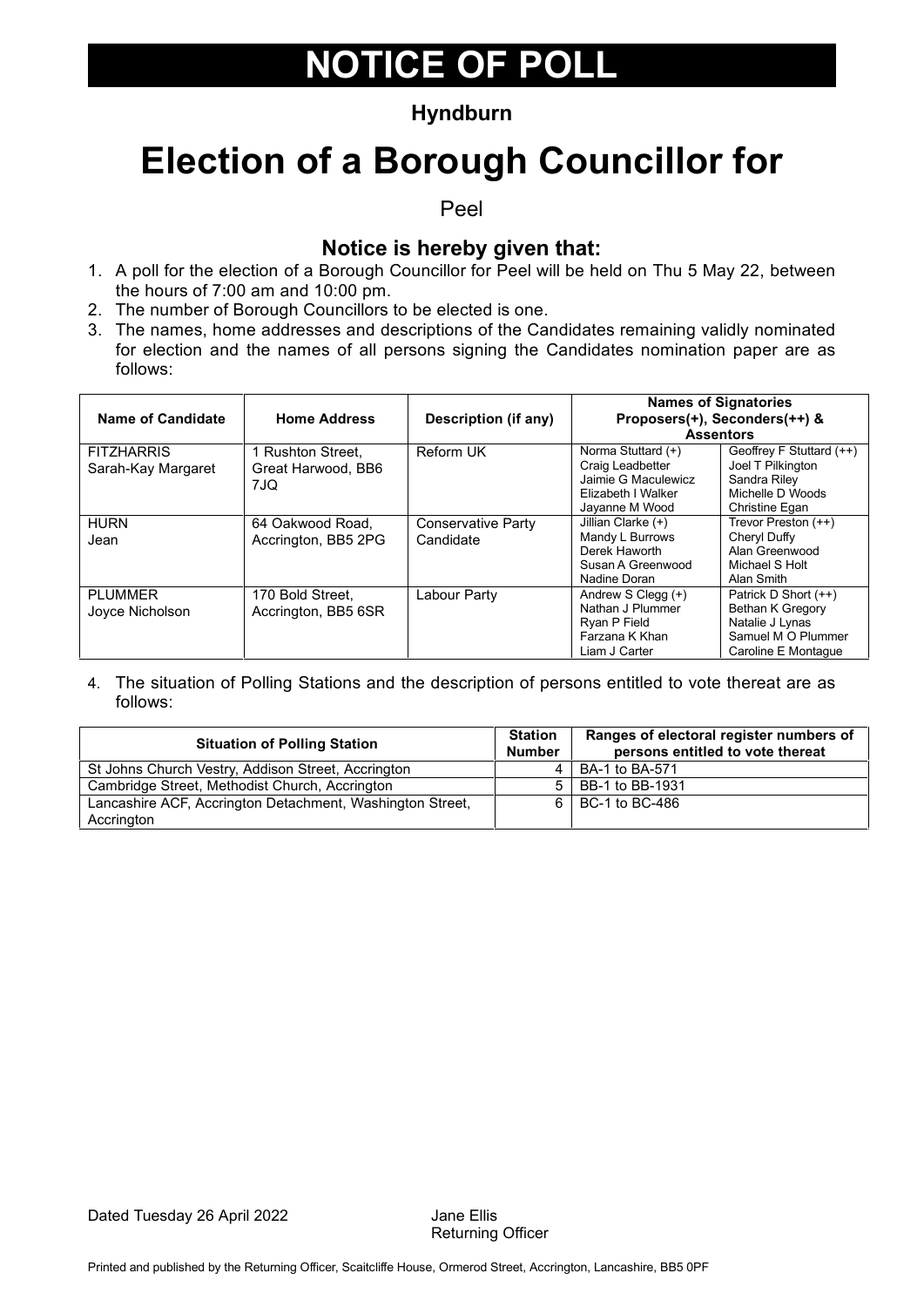### **Hyndburn**

### **Election of a Borough Councillor for**

Rishton

### **Notice is hereby given that:**

- 1. A poll for the election of a Borough Councillor for Rishton will be held on Thu 5 May 22, between the hours of 7:00 am and 10:00 pm.
- 2. The number of Borough Councillors to be elected is one.
- 3. The names, home addresses and descriptions of the Candidates remaining validly nominated for election and the names of all persons signing the Candidates nomination paper are as follows:

| Name of Candidate                | <b>Home Address</b>                                         | Description (if any)              |                                                                                                          | <b>Names of Signatories</b><br>Proposers(+), Seconders(++) &<br><b>Assentors</b>                       |
|----------------------------------|-------------------------------------------------------------|-----------------------------------|----------------------------------------------------------------------------------------------------------|--------------------------------------------------------------------------------------------------------|
| <b>DAWSON</b><br>Bernard         | 4 Haywood Close,<br>Accrington, BB5 5DA                     | Labour and Co-<br>operative Party | Winifred L Jackson (+)<br>Matthew J Smith<br>Kathleen M Ward<br><b>Bethany Hummer</b><br>Jayne A Cavallo | Malcolm J Ward (++)<br>Stacey E Smith<br>Elaine Williamson<br><b>Tracey Hummer</b><br>Eileen R Neville |
| <b>HACKER</b><br>Paul David John | (address in Clitheroe)                                      | Reform UK                         | Joanne L Haworth (+)<br>Stephanie J Haworth<br>Nathan J Clark<br>Benjamin S Hacking<br>Leon M Pawsey     | Joan Haworth (++)<br>Alice O'Rourke<br>Kelly Lukey<br>Helen C Eastland<br>John G Slack                 |
| <b>HARRIS</b><br>Andrew Joseph   | 20 Cornwall Road,<br>Rishton, BB1 4DB                       | Independent                       | Tracey Bentham (+)<br>Nathan G Oldham<br>Audrey D Hindle<br>Valerie George<br>Julie D Harris             | Gordon Coates (++)<br>Neil E Oldham<br>Judith A Hutchinson<br>Philip Hutchinson<br>John R Bentham      |
| <b>MILLER</b><br>Michael         | 6 Moorgate, Green<br>Haworth, Accrington,<br><b>BB5 3SJ</b> | Conservative Party<br>Candidate   | Ann Scaife (+)<br>Frank Smith<br>Marie E Farmer<br>John H Mitchell<br>John Hadcroft                      | Peter Edwards (++)<br>Ross Sourbutts<br>John W Catlow<br>Tanya L Marton<br>Dorothy M Hadcroft          |

| <b>Situation of Polling Station</b>                        | <b>Station</b><br><b>Number</b> | Ranges of electoral register numbers of<br>persons entitled to vote thereat |
|------------------------------------------------------------|---------------------------------|-----------------------------------------------------------------------------|
| Rishton Bowling Club, Parker Street, Rishton               | 39                              | MA-1 to MA-859                                                              |
| St Peter & St Paul's, Parish Hall, Blackburn Road, Rishton |                                 | 40   MB-1 to MB-2060                                                        |
| Rishton Arms, Station Road, Rishton                        |                                 | $\mid$ MC-1 to MC-2002                                                      |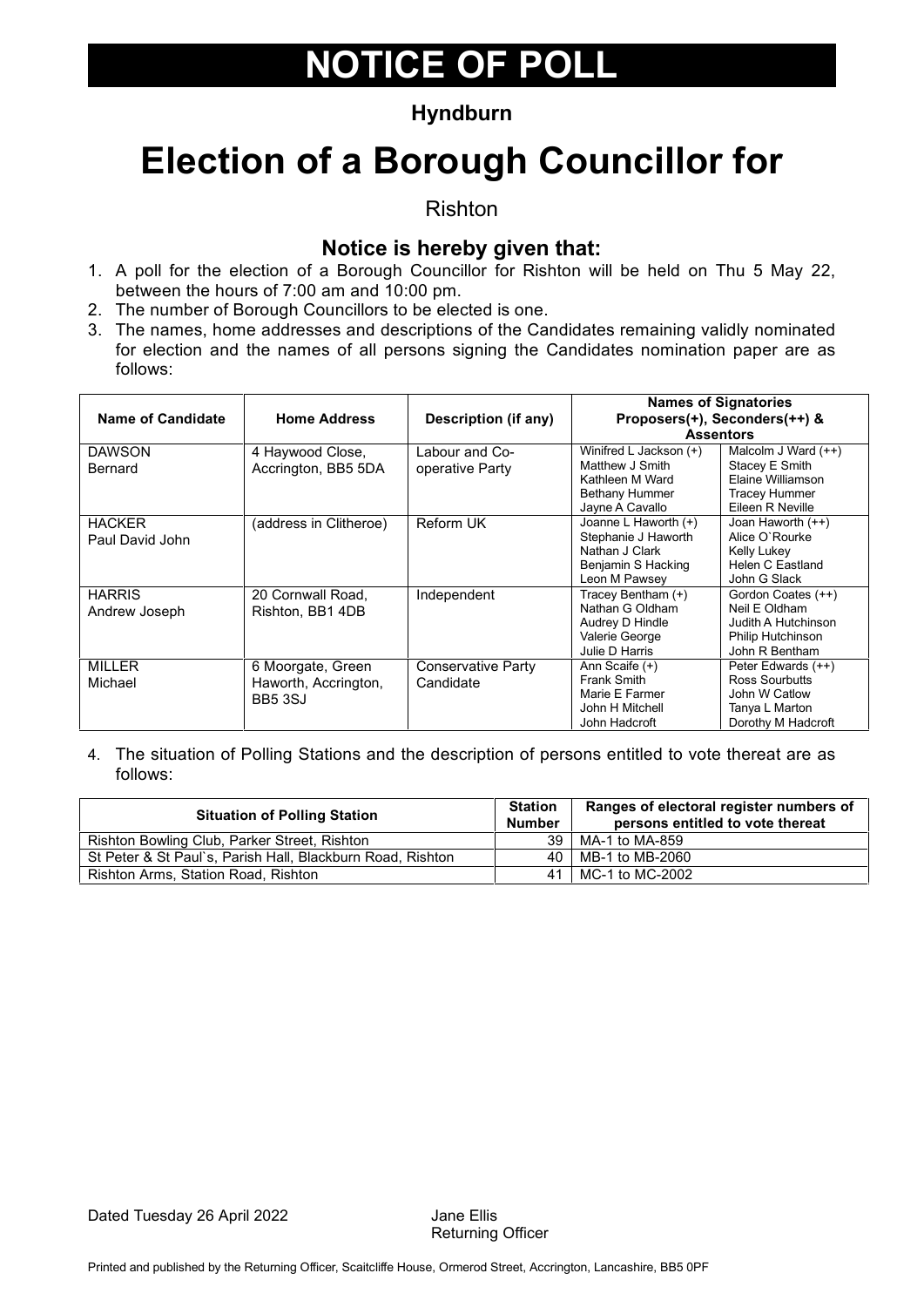### **Hyndburn**

# **Election of a Borough Councillor for**

Spring Hill

### **Notice is hereby given that:**

- 1. A poll for the election of a Borough Councillor for Spring Hill will be held on Thu 5 May 22, between the hours of 7:00 am and 10:00 pm.
- 2. The number of Borough Councillors to be elected is one.
- 3. The names, home addresses and descriptions of the Candidates remaining validly nominated for election and the names of all persons signing the Candidates nomination paper are as follows:

| Name of Candidate                  | <b>Home Address</b>                          | Description (if any)              | <b>Names of Signatories</b><br>Proposers(+), Seconders(++) &<br><b>Assentors</b>                     |                                                                                               |
|------------------------------------|----------------------------------------------|-----------------------------------|------------------------------------------------------------------------------------------------------|-----------------------------------------------------------------------------------------------|
| <b>DAD</b><br>Allah                | 95-97 Ormerod Street.<br>Accrington, BB5 0QQ | Conservative Party<br>Candidate   | Mohammed saghir<br>Khan $(+)$<br>Abdul Qayyum<br>Liaquat Hussain<br>Nicola Leonard<br>Akhtar Hussain | Brenda Yardley (++)<br><b>Mohammed Munir</b><br>Alam Siddigue<br>Nadeem Azam<br>Ajmal Hussain |
| <b>WHITEHEAD</b><br>Kimberley Jane | 45 Warmden Avenue,<br>Accrington, BB5 2PR    | Labour and Co-<br>operative Party | Vivienne Preston (+)<br>Mohammed Yaseen<br>Leanne Gallagher<br>Diane Smith<br><b>Frauke Jenkins</b>  | Victoria J Duffy (++)<br>Parveen Ziarab<br>Patricia Walsh<br>Ann S Whyment<br>Jemshad Ahmed   |

| <b>Situation of Polling Station</b>                        |  | Ranges of electoral register numbers of<br>persons entitled to vote thereat |
|------------------------------------------------------------|--|-----------------------------------------------------------------------------|
| Community Centre, 31 Fairfield Street, Accrington          |  | 16   FA-1 to FA-924                                                         |
| Community Centre, 33 Moorhouse Avenue, Accrington          |  | 17   FB-1 to FB-1037                                                        |
| Mount Carmel R.C School, Wordsworth Road, Accrington       |  | 18   FC-1 to FC-801                                                         |
| Scaitcliffe Community, Centre, Fountain Street, Accrington |  | 19   FD-1 to FD-800                                                         |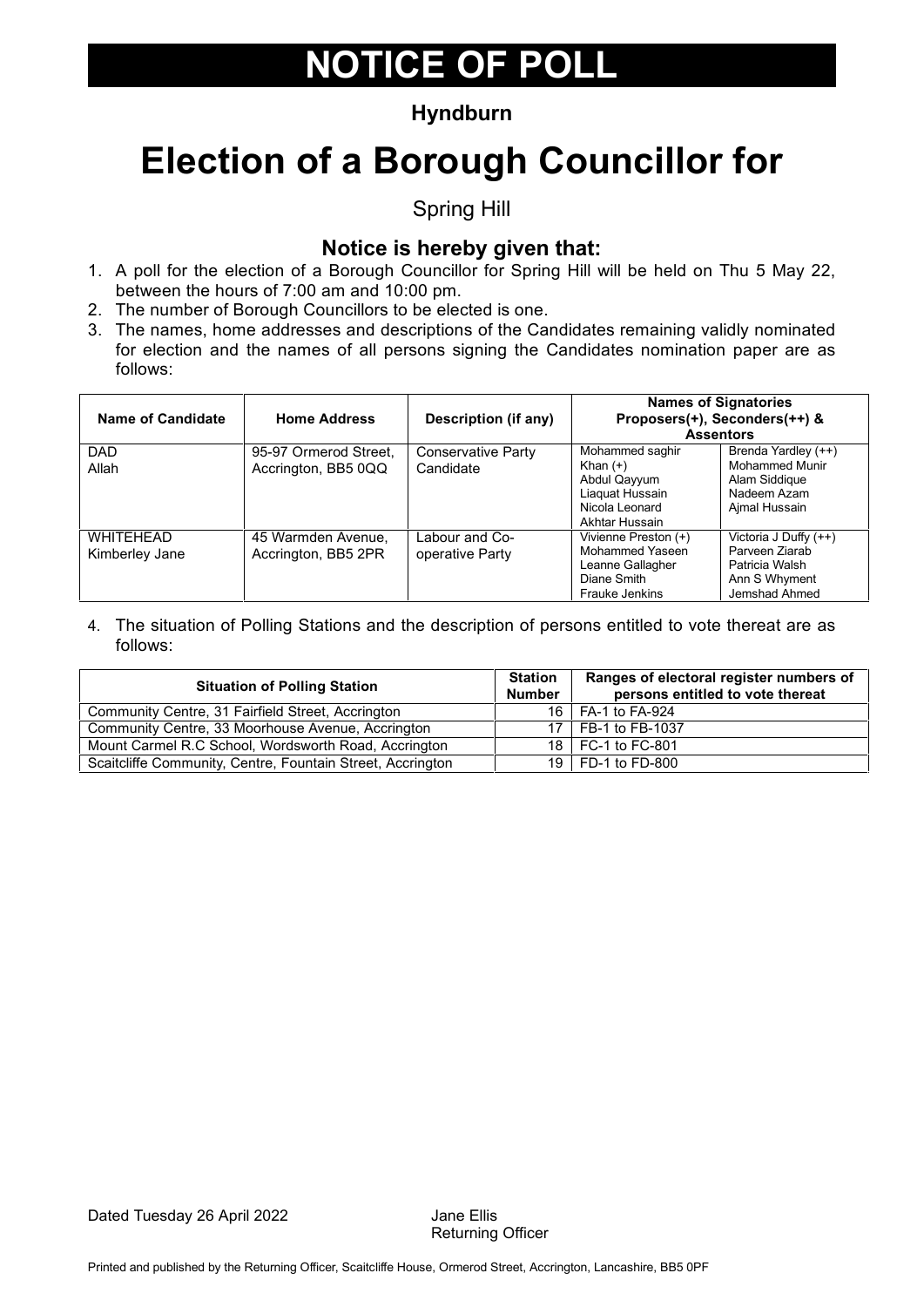### **Hyndburn**

# **Election of a Borough Councillor for**

St Andrew`s

#### **Notice is hereby given that:**

- 1. A poll for the election of a Borough Councillor for St Andrew`s will be held on Thu 5 May 22, between the hours of 7:00 am and 10:00 pm.
- 2. The number of Borough Councillors to be elected is one.
- 3. The names, home addresses and descriptions of the Candidates remaining validly nominated for election and the names of all persons signing the Candidates nomination paper are as follows:

| Name of Candidate                       | <b>Home Address</b>                                         | Description (if any)                   | <b>Names of Signatories</b><br>Proposers(+), Seconders(++) &<br><b>Assentors</b>                      |                                                                                                         |
|-----------------------------------------|-------------------------------------------------------------|----------------------------------------|-------------------------------------------------------------------------------------------------------|---------------------------------------------------------------------------------------------------------|
| <b>EAVES</b><br><b>Stewart Thurston</b> | 27 Blossom Avenue,<br>Oswaldtwistle.<br>Accrington, BB5 0FD | Labour Party                           | Andrew P Gilbert $(+)$<br>Jeanette Meecham<br>Simon Roffey<br>Eric H Braysford<br>Yvonne A Mclaughlin | Paula J Gilbert (++)<br>Clifford L Meecham<br>Karen Beard<br>Eileen M Braysford<br>Anthony P Mclaughlin |
| <b>SMITHSON</b><br>Steven Lee           | 30 Willow Park,<br>Oswaldtwistle.<br>Accrington, BB5 3QY    | <b>Conservative Party</b><br>Candidate | James K Westell (+)<br>Kathleen D Everett<br>Susan M Cox<br><b>Ruth Braysford</b><br>Valerie Martin   | Dorothy Westell (++)<br>Michael J Cox<br>Benjamin J Whittle<br>Adam Moore<br>Judith H Addison           |

| <b>Situation of Polling Station</b>                                  | <b>Station</b><br><b>Number</b> | Ranges of electoral register numbers of<br>persons entitled to vote thereat |
|----------------------------------------------------------------------|---------------------------------|-----------------------------------------------------------------------------|
| Civic Arts Centre, Lord Street, Oswaldtwistle, Accrington            | 26 I                            | LIA-1 to IA-1993                                                            |
| Moor End School. The Sunshine Room. White Ash Lane.<br>Oswaldtwistle |                                 | 27   IB-1 to IB-791                                                         |
| Community Centre, Byron Close, Oswaldtwistle                         |                                 | 28   IC-1 to IC-560                                                         |